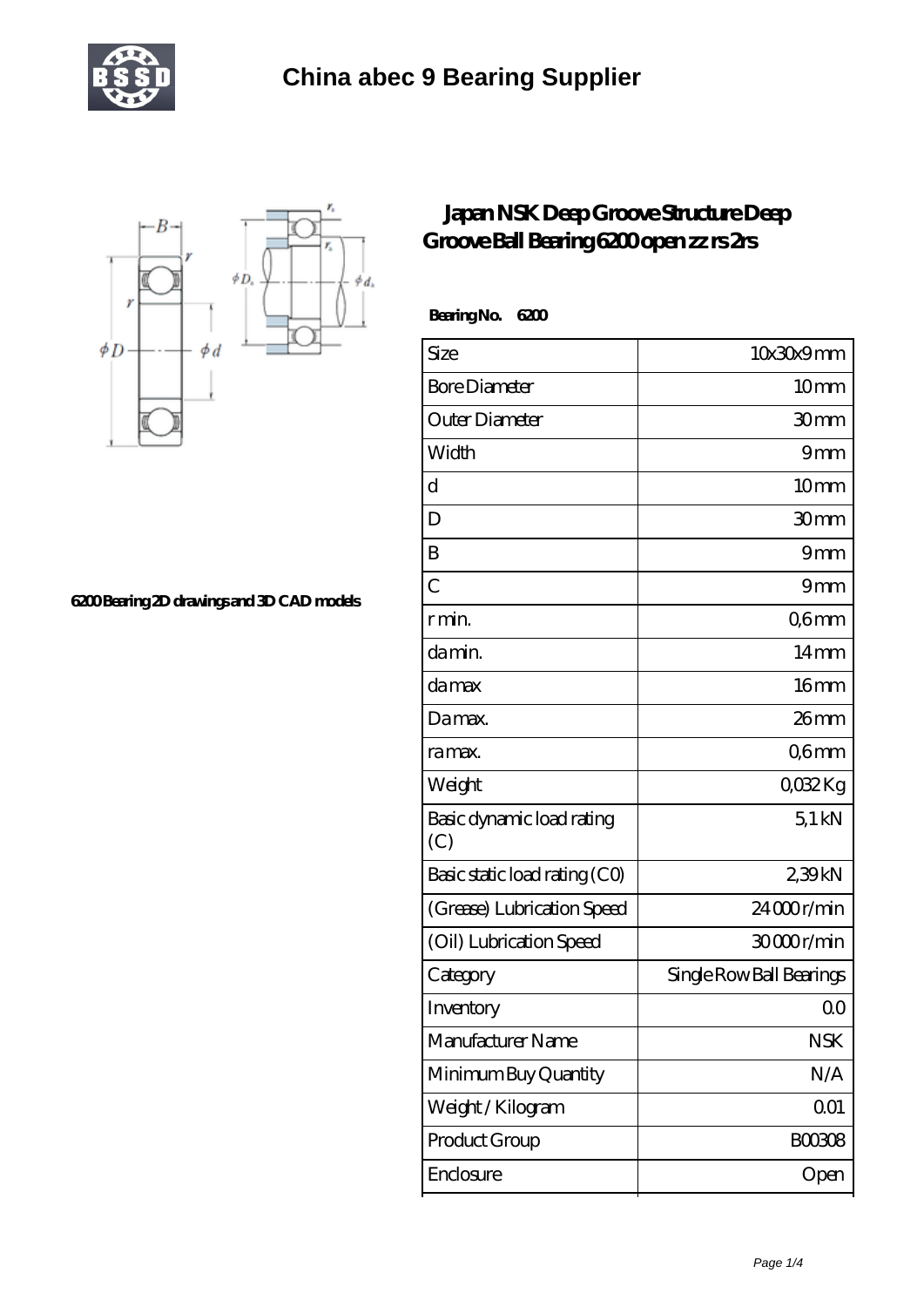

| Precision Class                    | ABEC 1   ISO PO                                                                                                                                                                   |
|------------------------------------|-----------------------------------------------------------------------------------------------------------------------------------------------------------------------------------|
| Maximum Capacity / Filling<br>Slot | No                                                                                                                                                                                |
| Rolling Element                    | <b>Ball Bearing</b>                                                                                                                                                               |
| Snap Ring                          | No                                                                                                                                                                                |
| <b>Internal Special Features</b>   | No                                                                                                                                                                                |
| Cage Material                      | Steel                                                                                                                                                                             |
| Internal Clearance                 | CO-Medium                                                                                                                                                                         |
| Inch - Metric                      | Metric                                                                                                                                                                            |
| Long Description                   | 10MM Bore; 30MM<br>Outside Diameter; 9MM<br>Outer Race Diameter;<br>Open; Ball Bearing; ABEC 1<br>ISO PQ No Filling Slot; No<br>Snap Ring, No Internal<br><b>Special Features</b> |
| Category                           | Single Row Ball Bearing                                                                                                                                                           |
| <b>UNSPSC</b>                      | 31171504                                                                                                                                                                          |
| Harmonized Tariff Code             | 8482105068                                                                                                                                                                        |
| Noun                               | Bearing                                                                                                                                                                           |
| Keyword String                     | Ball                                                                                                                                                                              |
| Manufacturer URL                   | http://www.nskamericas.co<br>m                                                                                                                                                    |
| Manufacturer Item Number           | 6200                                                                                                                                                                              |
| Weight/LBS                         | 0029                                                                                                                                                                              |
| Outside Diameter                   | 1.181 Inch   30 Millimeter                                                                                                                                                        |
| Outer Race Width                   | 0.354 Inch   9 Millimeter                                                                                                                                                         |
| Bore                               | 0.394 Inch   10 Millimeter                                                                                                                                                        |
| bore diameter:                     | 10mm                                                                                                                                                                              |
| closure type:                      | Open                                                                                                                                                                              |
| outside diameter:                  | 30 <sub>mm</sub>                                                                                                                                                                  |
| internal clearance:                | Normal Clearance                                                                                                                                                                  |
| overall width:                     | 9mm                                                                                                                                                                               |
| manufacturer upc number:           | 029176013546                                                                                                                                                                      |
| bore type:                         | Round                                                                                                                                                                             |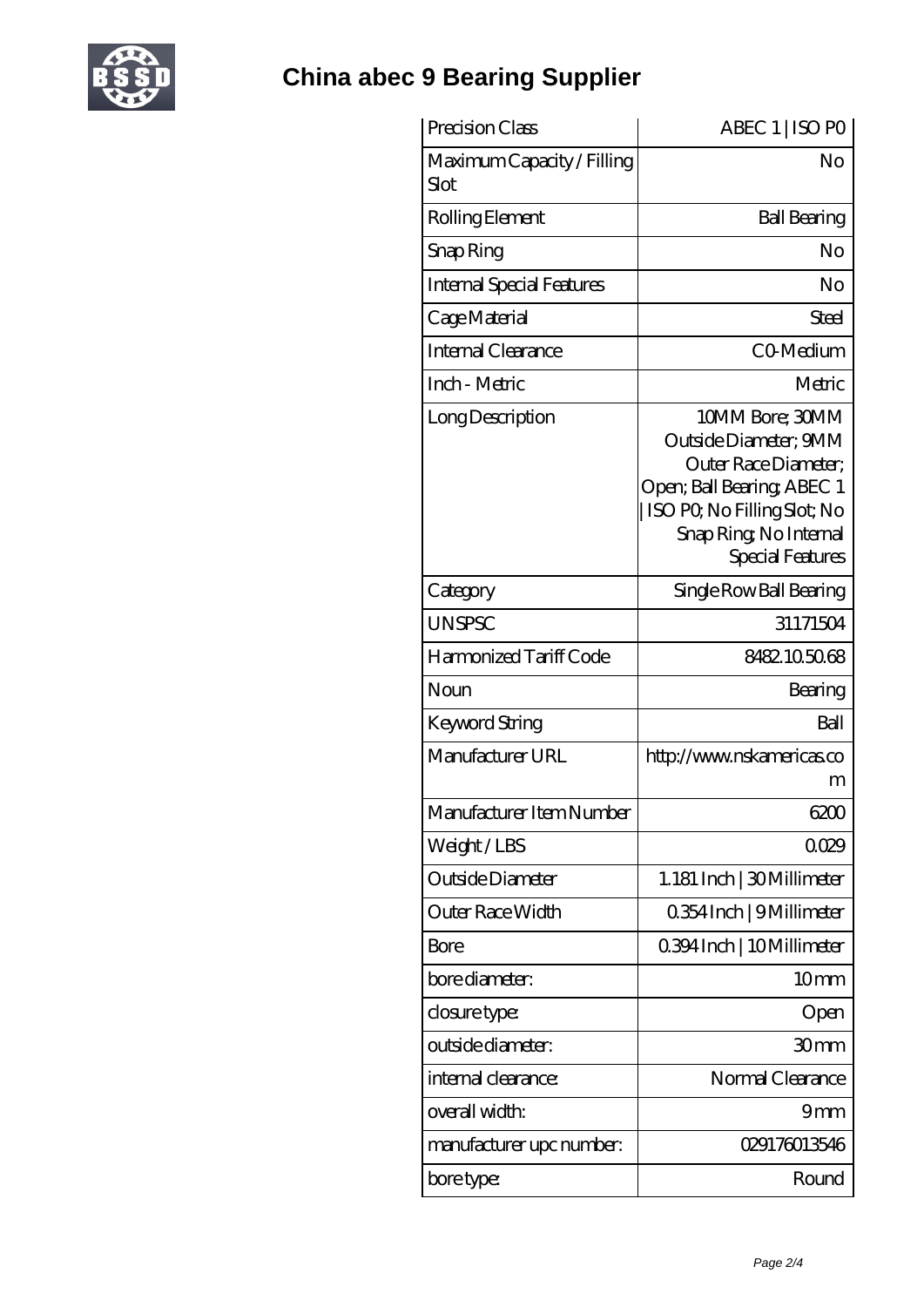

| <b>SRI</b>  | 246             |
|-------------|-----------------|
| hidYobi     | 6200            |
| LangID      | 1               |
| D           | $\overline{30}$ |
| <b>SREX</b> | 003             |
| $B_{-}$     | 9               |
| damin       | 14              |
| hidTable    | ecat_NSRDGB     |
| Oil rpm     | 3000            |
| <b>SRE</b>  | 252             |
| mass        | 0032            |
| GRS rpm     | 24000           |
| ra          | 06              |
| <b>SRIX</b> | 0015            |
| $D_a$       | 26              |
| <b>SRIN</b> | $-0015$         |
| CO          | 239             |
| fo          | 132             |
| <b>SREN</b> | $\overline{O}$  |
| DE          | 25,262          |
| Prod_Type3  | DGBB_SR_OT      |
| DA          | 4762            |
| bomp        | 0               |
| $Z_{-}$     | 8               |
| yobi        | 6200            |
| $C_{conv}$  | 5100            |
| ALPHA       | $\overline{0}$  |
| SDM         | 205             |
| $\Gamma$    | 06              |
| <b>KBRG</b> | 6101            |
| <b>SBRG</b> | $\mathbf{z}$    |
| DI          | 15738           |